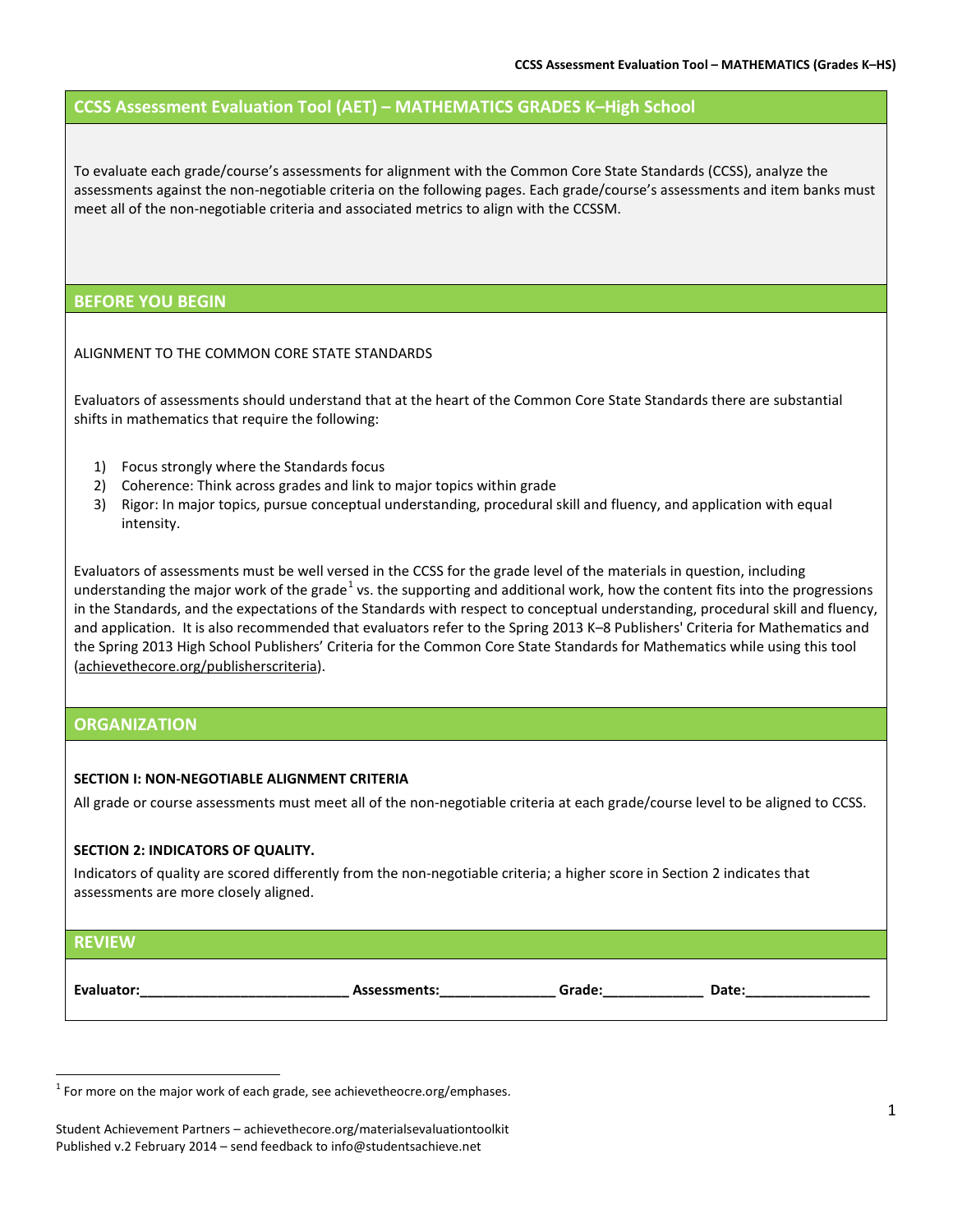<span id="page-1-2"></span><span id="page-1-1"></span><span id="page-1-0"></span>

| <b>SECTION I</b>                                                                                                                                                                                                                                                                                                                                                                                                                                                                          | <b>METRICS</b>                                                                                                                                                                                                                                                                                                                                                                                                                                                                                                                                                                                                                                                                                                                                                            |
|-------------------------------------------------------------------------------------------------------------------------------------------------------------------------------------------------------------------------------------------------------------------------------------------------------------------------------------------------------------------------------------------------------------------------------------------------------------------------------------------|---------------------------------------------------------------------------------------------------------------------------------------------------------------------------------------------------------------------------------------------------------------------------------------------------------------------------------------------------------------------------------------------------------------------------------------------------------------------------------------------------------------------------------------------------------------------------------------------------------------------------------------------------------------------------------------------------------------------------------------------------------------------------|
| Non-Negotiable 1. FOCUS ON<br>MAJOR WORK: The large majority of<br>points in each grade K-8 are devoted<br>to the major work of the grade, and<br>the majority of points in each High<br>School course are devoted to widely<br>applicable prerequisites. <sup>2</sup><br>This criterion applies to fixed form or<br>CAT assessments, whether summative<br>assessments or a set of<br>interim/benchmark assessments.<br>Item banks also should reflect the<br>proportions in the metrics. | For grades K-8, each grade/course's assessments meet or exceed the following percentages for the major work of the<br>grade.<br>85% or more of the total points in each grade Kindergarten, 1, and 2 align exclusively to the major work of the<br>grade. <sup>3</sup><br>75% or more of the total points in each grade 3, 4, and 5 align exclusively to the major work of the grade.<br>65% or more of the total points in each grade 6, 7, and 8 align exclusively to the major work of the grade.<br>For high school, aligned assessments or sets of assessments meet or exceed the following percentages:<br>50% or more of the total points in each high school course align to widely applicable prerequisites for<br>$\bullet$<br>postsecondary work. <sup>4</sup> |
| Non-Negotiable 1. FOCUS ON<br><b>MAJOR WORK</b><br>To be aligned to the CCSSM, each<br>grade/course's assessments should<br>meet or exceed the percentages in<br>the metrics.                                                                                                                                                                                                                                                                                                             | Meet (Y/N)<br><b>Evidence</b>                                                                                                                                                                                                                                                                                                                                                                                                                                                                                                                                                                                                                                                                                                                                             |

l

<sup>&</sup>lt;sup>2</sup> Refer also to criterion #1 in the K–8 Publishers' Criteria for the Common Core State Standards for Mathematics (Spring 2013) and criterion #1 in the High School Publishers' Criteria for the Common Core State Standards for Mathematics (Spring 2013).<br>
<sup>3</sup> The major work of each grade is listed at http://achievethecore.org/focus.

<sup>4</sup> The widely applicable prerequisites for postsecondary work is listed a[t http://achievethecore.org/prerequisites.](http://achievethecore.org/prerequisites)

Student Achievement Partners – achievethecore.org/materialsevaluationtoolkit Published v.2 February 2014 – send feedback to info@studentsachieve.net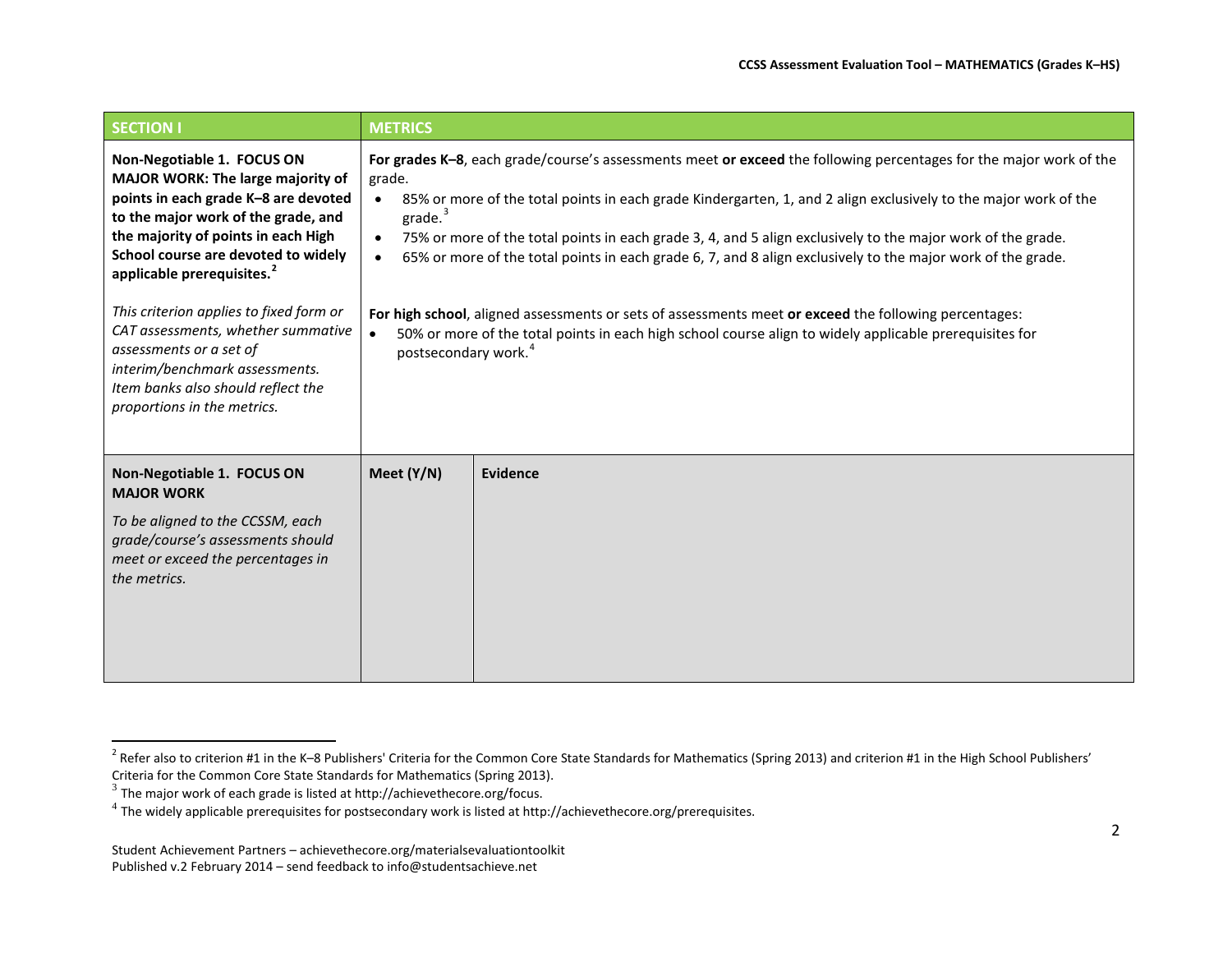<span id="page-2-0"></span>

| <b>SECTION I</b>                                                                                                                                                                         | <b>METRICS</b>                                                                                                                                                                                                                                                                                                                                                                 |  |  |  |  |
|------------------------------------------------------------------------------------------------------------------------------------------------------------------------------------------|--------------------------------------------------------------------------------------------------------------------------------------------------------------------------------------------------------------------------------------------------------------------------------------------------------------------------------------------------------------------------------|--|--|--|--|
| Non-Negotiable 2. FOCUS IN K-8:<br>No item assesses topics directly or<br>indirectly before they are introduced<br>in the CCSSM. <sup>5</sup>                                            | 100% of items on the assessment(s) do not assess knowledge of topics before the grade level they are introduced in<br>the CCSSM.<br>Commonly misaligned topics include, but are not limited to:<br>Probability, including chance, likely outcomes, probability models. (Introduced in the CCSSM in grade 7)                                                                    |  |  |  |  |
| This criterion applies to fixed form or<br>CAT assessments, whether a<br>summative assessment or a set of<br>interim/benchmark assessments. All<br>Items also should reflect the metric. | Statistical distributions, including center, variation, clumping, outliers, mean, median, mode, range, quartiles; and<br>statistical association or trends, including two-way tables, bivariate measurement data, scatter plots, trend line,<br>line of best fit, correlation. (Introduced in the CCSSM in grades 6-8; see CCSSM for specific expectations by grade<br>level.) |  |  |  |  |
|                                                                                                                                                                                          | Similarity, congruence, or geometric transformations. (Introduced in the CCSSM in grade 8)                                                                                                                                                                                                                                                                                     |  |  |  |  |
|                                                                                                                                                                                          | Symmetry of shapes, including line/reflection symmetry, rotational symmetry. (Introduced in the CCSSM in grade                                                                                                                                                                                                                                                                 |  |  |  |  |
| Non-Negotiable 2. FOCUS IN K-8:                                                                                                                                                          | Meet (Y/N)<br><b>Evidence</b>                                                                                                                                                                                                                                                                                                                                                  |  |  |  |  |
| To be aligned to the CCSSM, each<br>grade/course's assessments do not<br>assess topics directly or indirectly<br>before they are introduced in the<br>CCSSM.                             |                                                                                                                                                                                                                                                                                                                                                                                |  |  |  |  |

<sup>5</sup> Refer also to criterion #2 in the K–8 Publishers' Criteria for the Common Core State Standards for Mathematics (Spring 2013).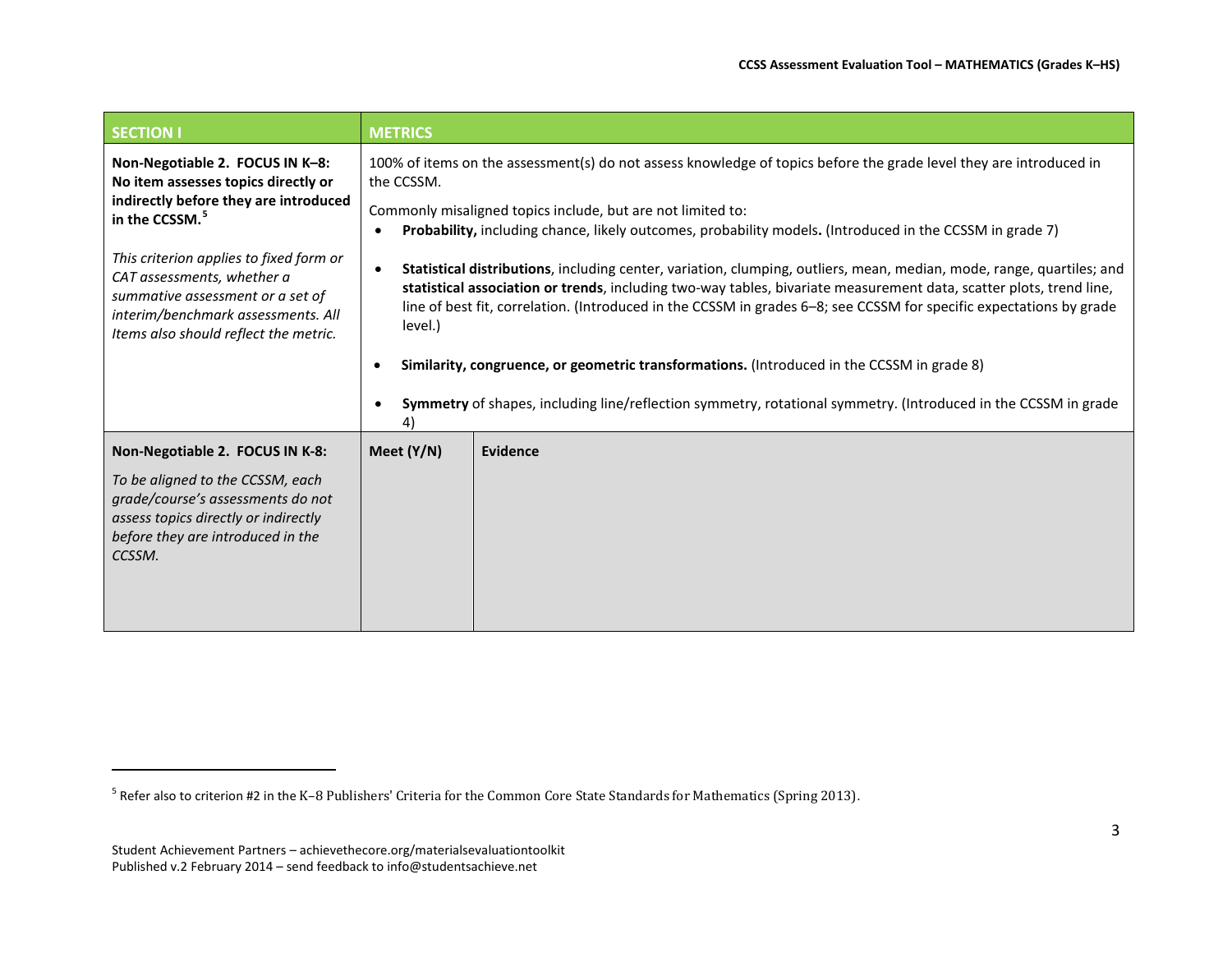<span id="page-3-0"></span>

| <b>SECTION I</b>                                                                                                                                                                                                                                                                                                                                                                                                                                                                                                                           | <b>METRICS</b>                                                                                                                                                                                                                                                                                                                                        |                                                                                                                                                                                                                                                                                                                                                                                                                                                                                                                                                                                                                                                                                                                                                                                                                                                                                                                                                                                                                                                                                                                                                                                                                                                                                                                                                                                                                                                                                                                                                                                                                                  |  |  |  |
|--------------------------------------------------------------------------------------------------------------------------------------------------------------------------------------------------------------------------------------------------------------------------------------------------------------------------------------------------------------------------------------------------------------------------------------------------------------------------------------------------------------------------------------------|-------------------------------------------------------------------------------------------------------------------------------------------------------------------------------------------------------------------------------------------------------------------------------------------------------------------------------------------------------|----------------------------------------------------------------------------------------------------------------------------------------------------------------------------------------------------------------------------------------------------------------------------------------------------------------------------------------------------------------------------------------------------------------------------------------------------------------------------------------------------------------------------------------------------------------------------------------------------------------------------------------------------------------------------------------------------------------------------------------------------------------------------------------------------------------------------------------------------------------------------------------------------------------------------------------------------------------------------------------------------------------------------------------------------------------------------------------------------------------------------------------------------------------------------------------------------------------------------------------------------------------------------------------------------------------------------------------------------------------------------------------------------------------------------------------------------------------------------------------------------------------------------------------------------------------------------------------------------------------------------------|--|--|--|
| Non-Negotiable 3. RIGOR AND<br><b>BALANCE: Each grade/course's</b><br>assessments reflect the balances in<br>the Standards and help students<br>meet the Standards' rigorous<br>expectations by helping students<br>develop conceptual understanding,<br>procedural skill and fluency, and<br>application. <sup>6</sup><br>This criterion applies to fixed form or<br>CAT assessments, whether summative<br>assessments or a set of<br>interim/benchmark assessments. Item<br>banks also should reflect the<br>proportions in the metrics. | expectations.<br>$\bullet$<br>expectations.<br>$\bullet$<br>multi-step word problems and simple models.<br>High School: At least 30% of the total score-points on the assessment(s) for each high school course explicitly<br>$\bullet$<br>assess single- and multi-step word problems, simple models, and substantial modeling/application problems. | For Conceptual Understanding: Standards requiring student "understanding" (e.g., 3.NF.A.1, 6.RP.A.2, 7.NS.A.1, A-<br>REI.D.10) are explicitly listed in the blueprint(s) and assessed to ensure students have met these expectations.<br>K-High School: At least 20% of the total score-points on the assessment(s) for each grade or course<br>explicitly require students to demonstrate conceptual understanding of key mathematical concepts,<br>especially where called for in specific content standards or cluster headings.<br>For Procedural Skill and Fluency: Standards requiring students to "fluently" compute (e.g., 3.OA.C.7, 4.NBT.B.4,<br>5.NBT.B.5, 6.NS.B.2) are explicitly listed in the blueprint(s) and assessed to ensure students have met these<br>$K$ –6: At least 20% of the score-points on the assessment(s) for each grade explicitly assess procedural skill and<br>fluency requirements in the Standards.<br>7-8 and High School: At least 20% of the score-points on the assessment(s) for each grade or course explicitly<br>assess procedural skill and fluency.<br>For Applications: Standards requiring students to "solve" "real-life and mathematical problems" (e.g., 1.OA.A.2,<br>4.OA.A.3, 7.EE.B.3, A-REI.B.4) are explicitly listed in the blueprint(s) and assessed to ensure students have met these<br>K-5: At least 20% of the total score-points on the assessment(s) for each grade explicitly assess solving single- or<br>multi-step word problems.<br>6-8: At least 25% of the total score-points on the assessment(s) for each grade explicitly assess solving single- and |  |  |  |
| Non-Negotiable 3. RIGOR AND<br><b>BALANCE</b><br>To be aligned to the CCSSM, each<br>grade/course's assessments meet or<br>exceed the percentages in the metrics.                                                                                                                                                                                                                                                                                                                                                                          | Meet (Y/N)                                                                                                                                                                                                                                                                                                                                            | Evidence                                                                                                                                                                                                                                                                                                                                                                                                                                                                                                                                                                                                                                                                                                                                                                                                                                                                                                                                                                                                                                                                                                                                                                                                                                                                                                                                                                                                                                                                                                                                                                                                                         |  |  |  |

 $^6$  Refer also to criterion #4 in the K-8 Publishers' Criteria for the Common Core State Standards for Mathematics (Spring 2013) and criterion #2 in the High School Publishers' Criteria for the Common Core State Standards for Mathematics (Spring 2013).

Student Achievement Partners – achievethecore.org/materialsevaluationtoolkit Published v.2 February 2014 – send feedback to info@studentsachieve.net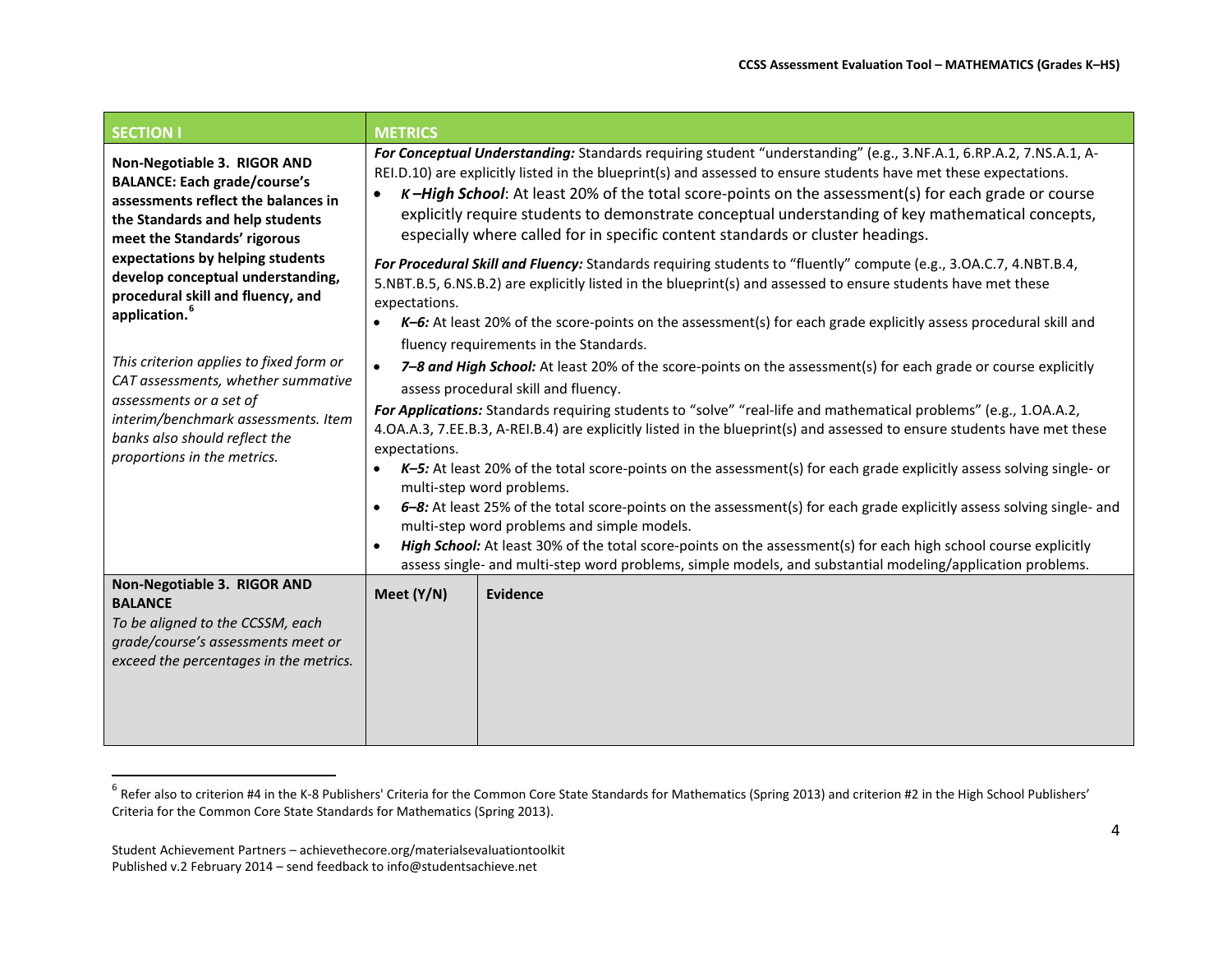<span id="page-4-0"></span>

| <b>SECTION I</b>                                                                                                                                                                                                                                                                                                                                                                                                                                                                                                                                                                                                                     | <b>METRICS</b>                                                                                                                                                                                                                                                                                                                                                                                                                                                                                                                                                                                                                                                                                                                                                   |          |  |  |
|--------------------------------------------------------------------------------------------------------------------------------------------------------------------------------------------------------------------------------------------------------------------------------------------------------------------------------------------------------------------------------------------------------------------------------------------------------------------------------------------------------------------------------------------------------------------------------------------------------------------------------------|------------------------------------------------------------------------------------------------------------------------------------------------------------------------------------------------------------------------------------------------------------------------------------------------------------------------------------------------------------------------------------------------------------------------------------------------------------------------------------------------------------------------------------------------------------------------------------------------------------------------------------------------------------------------------------------------------------------------------------------------------------------|----------|--|--|
| Non-Negotiable 4. PRACTICE-CONTENT CONNECTIONS: Each<br>grade/course's assessments include items that meaningfully<br>connect the Standards for Mathematical Content and Standards<br>for Mathematical Practice. However, not all items need to align<br>to a Standard for Mathematical Practice. And there is no<br>requirement to have an equal balance among the Standards for<br>Mathematical Practice in any set of items or test forms.<br>This criterion applies to fixed form or CAT assessments, whether<br>summative assessments or a set of interim/benchmark<br>assessments. Item banks also should reflect the metrics. | All assessments or sets of assessments include accompanying analysis, aimed at<br>evaluators, which describes:<br>how the Standards for Mathematical Practice meaningfully connect to the<br>Standards for Mathematical Content assessed.<br>how each item that assesses one or more Standards for Mathematical Practice<br>also aligns to one or more Standards for Mathematical Content.<br>how the Standards for Mathematical Practice enhance the focus on major<br>content, rather than detracting from focus.<br>how the demands of the Standards for Mathematical Practice are grade-<br>appropriate,<br>how items assess the Standards for Mathematical Practice with an arc of growing<br>sophistication, beginning in an elementary way in grades K-5. |          |  |  |
| Non-Negotiable 4. PRACTICE-CONTENT CONNECTIONS<br>To be aligned to the CCSSM, a grade/course's assessments must<br>meaningfully connect the Standards for Mathematical Practice and<br>the Standards for Mathematical Content and include a narrative<br>that describes how they are meaningfully connected.                                                                                                                                                                                                                                                                                                                         | Meet (Y/N)                                                                                                                                                                                                                                                                                                                                                                                                                                                                                                                                                                                                                                                                                                                                                       | Evidence |  |  |

<sup>&</sup>lt;sup>7</sup> Refer also to criterion #7 in the K-8 Publishers' Criteria for the Common Core State Standards for Mathematics (Spring 2013) and criteria #5 High School Publishers' Criteria for the Common Core State Standards for Mathematics (Spring 2013).

Student Achievement Partners – achievethecore.org/materialsevaluationtoolkit Published v.2 February 2014 – send feedback to info@studentsachieve.net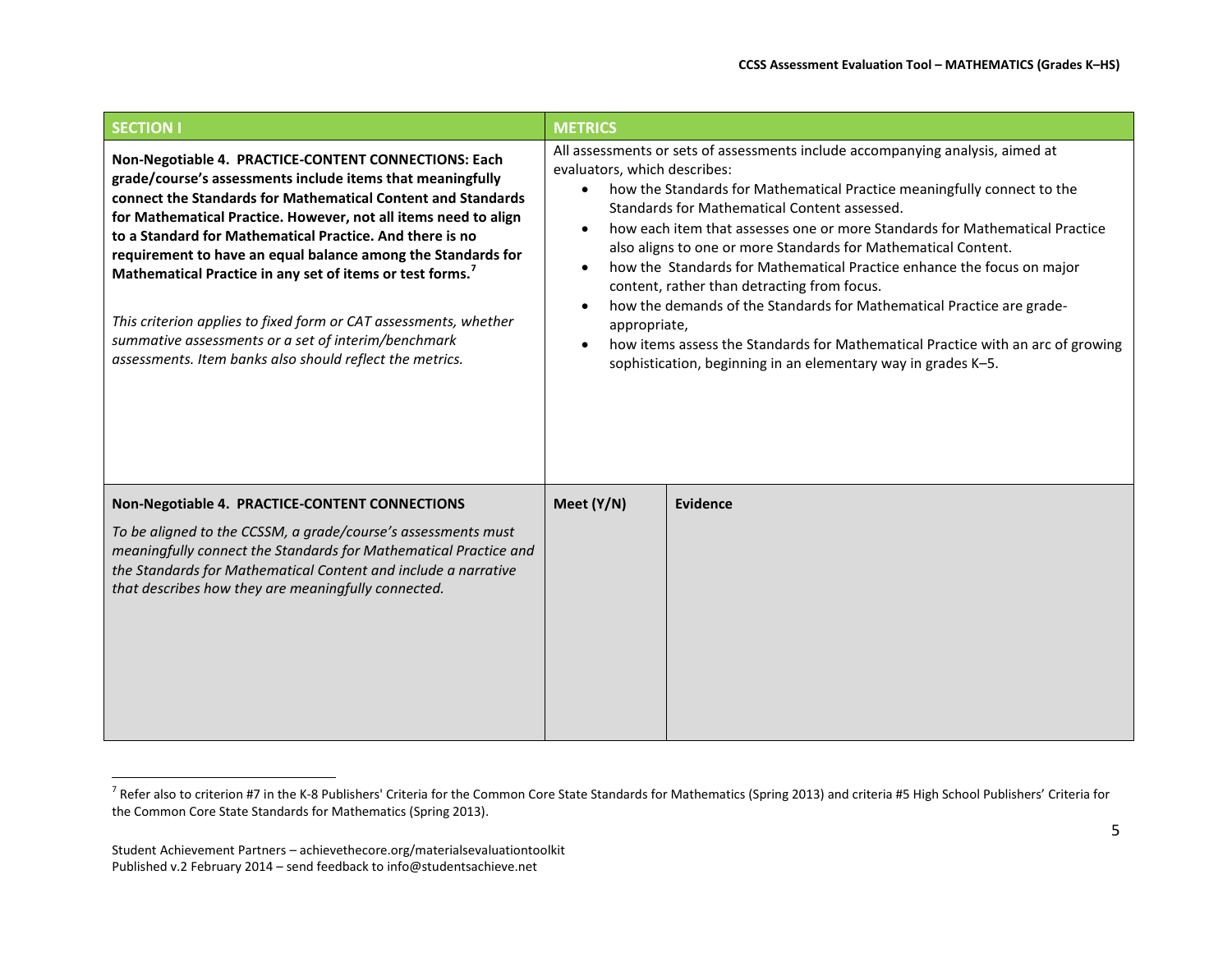<span id="page-5-1"></span><span id="page-5-0"></span>

| <b>SECTION I</b>                                                                                                                                                                                                                                                                                                                                                                                                                             | <b>METRICS</b>                                                                                       |                                                                                                                                                                                                                                                                                                                                                                                                                                                                                                                                                                                                                                                                                                                                                                                                                                                                                                                                                                                               |
|----------------------------------------------------------------------------------------------------------------------------------------------------------------------------------------------------------------------------------------------------------------------------------------------------------------------------------------------------------------------------------------------------------------------------------------------|------------------------------------------------------------------------------------------------------|-----------------------------------------------------------------------------------------------------------------------------------------------------------------------------------------------------------------------------------------------------------------------------------------------------------------------------------------------------------------------------------------------------------------------------------------------------------------------------------------------------------------------------------------------------------------------------------------------------------------------------------------------------------------------------------------------------------------------------------------------------------------------------------------------------------------------------------------------------------------------------------------------------------------------------------------------------------------------------------------------|
| Non-Negotiable 5. ALIGNMENT OF TEST ITEMS: Test items<br>elicit direct, observable evidence of the degree to which a<br>student can independently demonstrate the targeted<br>standard(s), adhering to the full intent of the CCSSM.<br>This criterion applies to fixed form or CAT assessments, whether<br>summative assessments or a set of interim/benchmark<br>assessments. All items and/or sets of items should reflect the<br>metric. | grade or course <sup>89</sup> :<br>$\bullet$<br>$\circ$<br>$\Omega$<br>$\circ$<br>$\circ$<br>$\circ$ | 100% of items and/or sets of items exhibit alignment to the full intent of the CCSSM for that<br>Directly reflecting the language of individual standards.<br>For example, 6.EE.3 puts the emphasis on applying properties of operations<br>and generating equivalent expressions, not just mechanically simplifying.<br>Most items aligned to a single standard should assess the central concern of<br>the standard in question.<br>Reflecting the progressions in the Standards.<br>For example, multiplication and division items in grade 3 emphasize equal<br>groups, with no rate problems (grade 6 in CCSS).<br>Assessing all levels of the content hierarchy.<br>For example, by including some items that assess clusters.<br>Using the number system appropriate to the grade level.<br>For example, in grade 3 there are some items involving fractions greater<br>than 1; in the middle grades, arithmetic and algebra use the rational<br>number system, not just the integers. |
| Non-Negotiable 5. ALIGNMENT OF TEST ITEMS                                                                                                                                                                                                                                                                                                                                                                                                    | Meet (Y/N)                                                                                           | Evidence                                                                                                                                                                                                                                                                                                                                                                                                                                                                                                                                                                                                                                                                                                                                                                                                                                                                                                                                                                                      |
| To be aligned with the CCSSM, each grade/course's<br>assessments only include items that align with the CCSSM.                                                                                                                                                                                                                                                                                                                               |                                                                                                      |                                                                                                                                                                                                                                                                                                                                                                                                                                                                                                                                                                                                                                                                                                                                                                                                                                                                                                                                                                                               |
| Each grade/course's assessments must meet all five of the non-negotiable<br>criteria to be aligned to the CCSS and to continue to the evaluation in Section II.                                                                                                                                                                                                                                                                              |                                                                                                      | # Criteria Met:                                                                                                                                                                                                                                                                                                                                                                                                                                                                                                                                                                                                                                                                                                                                                                                                                                                                                                                                                                               |

 $^8$  Refer also to the K–8 Publishers' Criteria for the Common Core State Standards for Mathematics (Spring 2013) and the High School Publishers' Criteria for the Common Core State Standards for Mathematics (Spring 2013).

<sup>&</sup>lt;sup>9</sup> See the Quality Criteria Checklist for Mathematics Items created by Student Achievement Partners:

<http://www.ccssitemdevelopment.org/downloads/Quality%20Criteria%20Checklists%20for%20Items.pdf>

Student Achievement Partners – achievethecore.org/materialsevaluationtoolkit Published v.2 February 2014 – send feedback to info@studentsachieve.net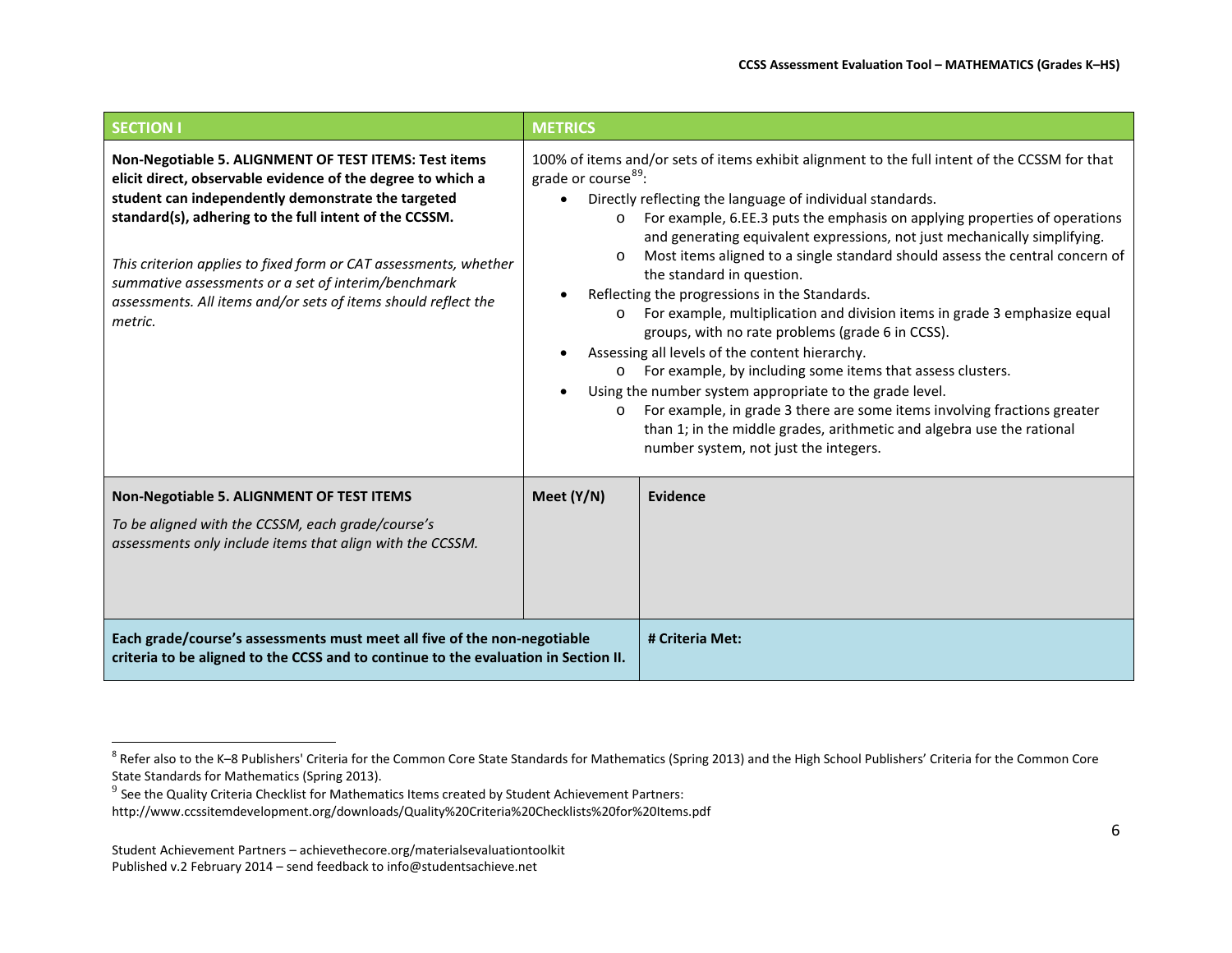## <span id="page-6-1"></span><span id="page-6-0"></span>**SECTION II: INDICATORS OF QUALITY**

Each grade/course's assessments must meet all five of the non-negotiable criteria to be aligned to the CCSS and to continue to the evaluation in Section II. Section 2 includes indicators of quality. *Indicators of quality are scored differently from the non-negotiable criteria; a higher score in Section 2 indicates that assessments are more closely aligned.*

Consider this guidance when evaluating:

- 2 **–** (meets criteria): A score of 2 means that the assessments meet the full intention of the criterion in a grade/course.
- 1 **–** (partially meets criteria): A score of 1 means that the assessments meet the criterion in many aspects but not the full intent of the criterion.
- 0 **–** (does not meet criteria): A score of 0 means that the materials do not meet many aspects of the criterion.

| <b>SECTION II INDICATORS OF QUALITY</b>                                                                                                                                                                                                                                                    | <b>SCORE</b> |  |              | <b>JUSTIFICATION/NOTES</b> |
|--------------------------------------------------------------------------------------------------------------------------------------------------------------------------------------------------------------------------------------------------------------------------------------------|--------------|--|--------------|----------------------------|
| 1. Assessing Supporting Content. Assessment of supporting content enhances focus and<br>coherence simultaneously by engaging students in the major work of the grade or course. <sup>10</sup>                                                                                              | 0            |  |              |                            |
| 2. Addressing Every Standard for Mathematical Practice. Every Standard for Mathematical<br>Practice is represented on the assessment(s) for each grade or course.                                                                                                                          | 0            |  |              |                            |
| 3. Expressing Mathematical Reasoning. There are sufficiently many points on the<br>assessment(s) for each grade or course that explicitly assess expressing and/or<br>communicating mathematical reasoning.                                                                                |              |  | n            |                            |
| 4. Constructing Forms Without Cueing Solution Processes. Item sequences do not cue the<br>student to use a certain solution process during problem solving and assessment(s) include<br>problems requiring different types of solution processes within the same section.                  |              |  | 0            |                            |
| 5. Calling for Variety in Student Work. Items require a variety in what students produce. For<br>example, items require students to produce answers and solutions, but also, in a grade-<br>appropriate way, arguments and explanations, diagrams, mathematical models, etc. <sup>11</sup> |              |  | n            |                            |
| 6. Utilizing a Variety in Presentation of the Content. Items present mathematical content in<br>a variety of ways so that students must thoughtfully engage with various application<br>contexts, mathematical representations, and structures of equations.                               |              |  | n            |                            |
| 7. Using Grade-Appropriate Presentation. The graphics, diagrams, vocabulary, and sentence<br>structure in each item are appropriate for students at that grade level.                                                                                                                      |              |  | <sup>0</sup> |                            |

 $^{10}$  Refer also to criterion #3 in the K-8 Publishers' Criteria for the Common Core State Standards for Mathematics (Spring 2013).

<sup>&</sup>lt;sup>11</sup> Refer also to criterion #9 in the K-8 Publishers' Criteria for the Common Core State Standards for Mathematics (Spring 2013) and criteria #7 High School Publishers' Criteria for the CCSSM (Spring 2013).